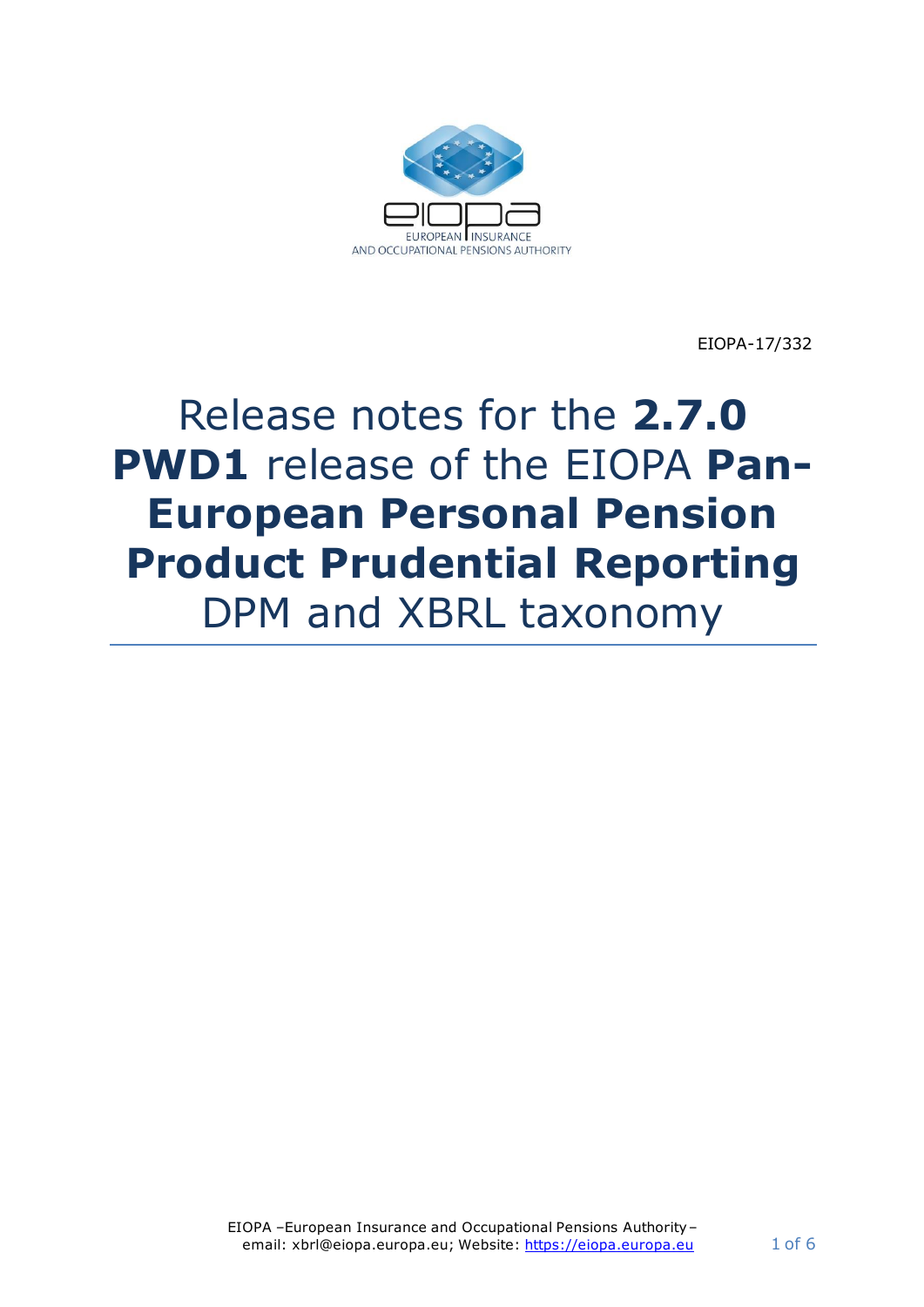# **I Introduction**

This Pan-European Personal Pension Product Prudential Reporting DPM 2.7.0 is provided to be used from the any reference date until a new version is announced in line with the [Governance of Taxonomy Releases](https://dev.eiopa.europa.eu/Taxonomy/Full/2.4.0_PWD/Common/EIOPA_Public_2019_2021_Taxonomy_Governance_and_Schedule.pdf).

The product covers both the definition of reporting requirements and the underlying regulations for this release.

## **II Underlying regulations**

DPM and taxonomy are based on the following materials:

- REGULATION (EU) 2019/1238 OF THE EUROPEAN PARLIAMENT AND OF THE COUNCIL of 20 June 2019 on a pan-European Personal Pension Product (PEPP) [\(Regulation\)](https://eur-lex.europa.eu/legal-content/EN/TXT/PDF/?uri=CELEX:32019R1238&from=EN);
- COMMISSION DELEGATED REGULATION (EU) 2021/473 of 18 December 2020 supplementing Regulation (EU) 2019/1238 of the European Parliament and of the Council with regard to regulatory technical standards specifying the requirements on information documents, on the costs and fees included in the cost cap and on risk-mitigation techniques for the pan-European Personal Pension Product [\(Regulatory Technical Standard](https://eur-lex.europa.eu/legal-content/EN/TXT/PDF/?uri=CELEX:32021R0473&from=EN));
- COMMISSION IMPLEMENTING REGULATION (EU) 2021/897 of 4 March 2021 laying down implementing technical standards for the application of Regulation (EU) 2019/1238 of the European Parliament and of the Council with regard to the format of supervisory reporting to the competent authorities and the cooperation and exchange of information between competent authorities and with the European Insurance and Occupational Pensions Authority [\(Implementing Technical](https://eur-lex.europa.eu/legal-content/EN/TXT/PDF/?uri=CELEX:32021R0897&from=EN)  [Standard](https://eur-lex.europa.eu/legal-content/EN/TXT/PDF/?uri=CELEX:32021R0897&from=EN));
- Technical Advice on delegated acts supplementing Regulation (EU) 2019/1238 (the PEPP Regulation) by specifying additional information regarding supervisory reporting [\(Technical advice on supervisory reporting](https://www.eiopa.europa.eu/sites/default/files/publications/eiopa-20-502_pepp_advice_supervisory_reporting.pdf));
- Technical Advice on delegated acts to supplement Regulation (EU) 2019/1238 (PEPP Regulation) with regard to criteria and factors to be applied by EIOPA in relation to EIOPA's product intervention powers ([Technical advice on criteria for EIOP](https://www.eiopa.europa.eu/sites/default/files/publications/eiopa-20-503_pepp_advice_eiopa_product_intervention_powers.pdf)A's [product intervention powers](https://www.eiopa.europa.eu/sites/default/files/publications/eiopa-20-503_pepp_advice_eiopa_product_intervention_powers.pdf));
- The reporting Pan-European Personal Pension Product KID templates as described in the instructions.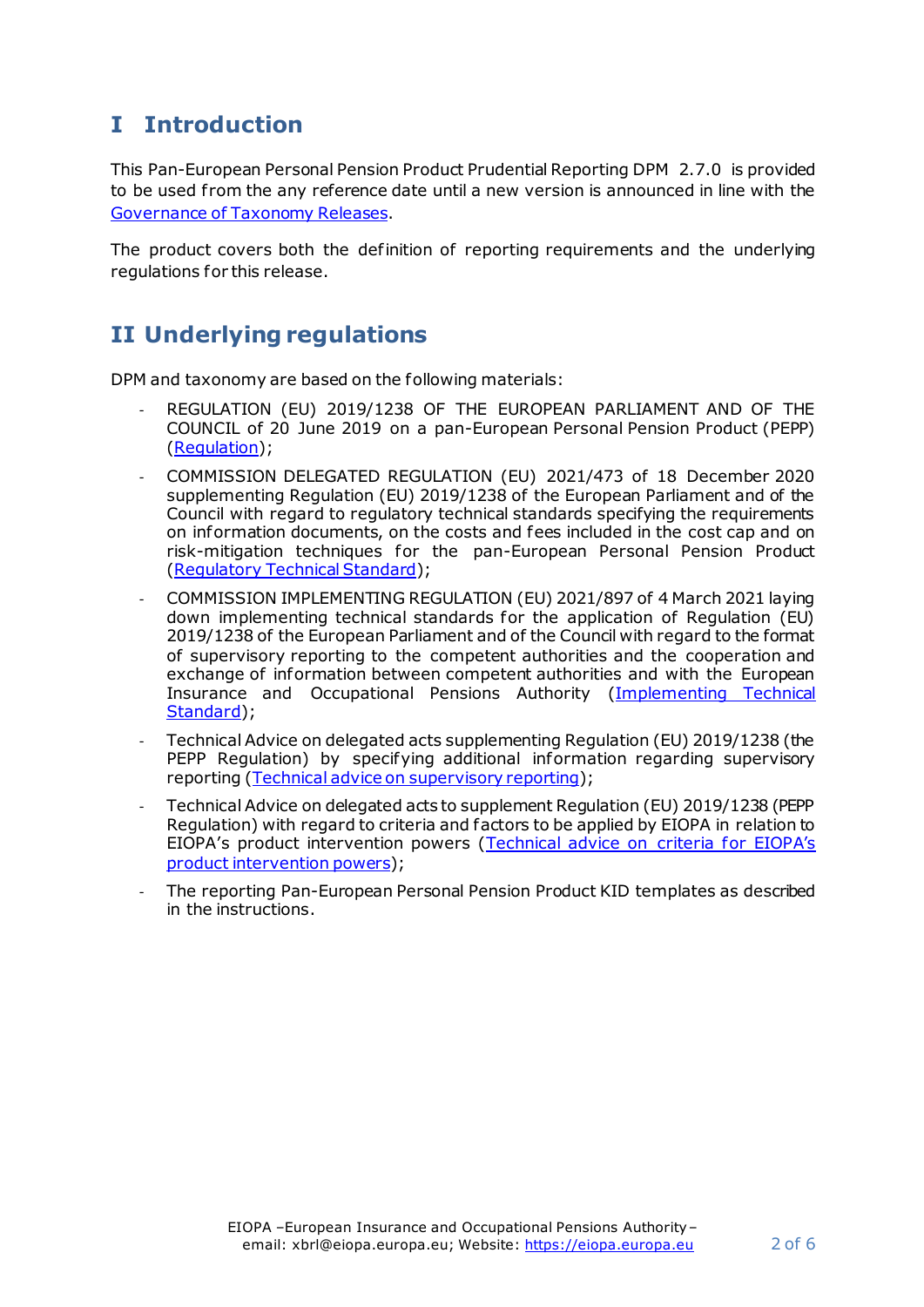#### **III Content**

This package contains:

Introduction: The *[Taxonomy licence](https://dev.eiopa.europa.eu/Taxonomy/Full/2.4.0/common/EIOPA_DPM_and_Taxonomy_License.pdf)* The Pan-European Personal Pension Product PR release notes

DPM: The *[DPM Dictionary](https://dev.eiopa.europa.eu/Taxonomy/Full/2.7.0_PWD1/Common/EIOPA_DPM_Dictionary_2.7.0_PWD1.xlsx)* an[d Pan-European Personal Pension Product PR](https://dev.eiopa.europa.eu/Taxonomy/Full/2.7.0_PWD1/PEPP/EIOPA_PEPP_PR_DPM_Annotated_Templates_2.7.0_PWD1.xlsx) Annotated Templates workbooks The *[DPM documentation](https://dev.eiopa.europa.eu/Taxonomy/Full/2.7.0_PWD1/Common/EIOPA_DPM_Documentation_2.7.0_PWD1.pdf)* Instructions:

The [Technical instructions for EIOPA Pan-European Personal Pension Product Prudential](https://eur-lex.europa.eu/legal-content/EN/TXT/PDF/?uri=CELEX:32021R0897&from=EN) [reporting](https://eur-lex.europa.eu/legal-content/EN/TXT/PDF/?uri=CELEX:32021R0897&from=EN)

Please be informed that artefacts in *cursive* are common between Pan-European Personal Pension Products KID, Pan-European Personal Pension Products PR , Solvency II and Pension Funds.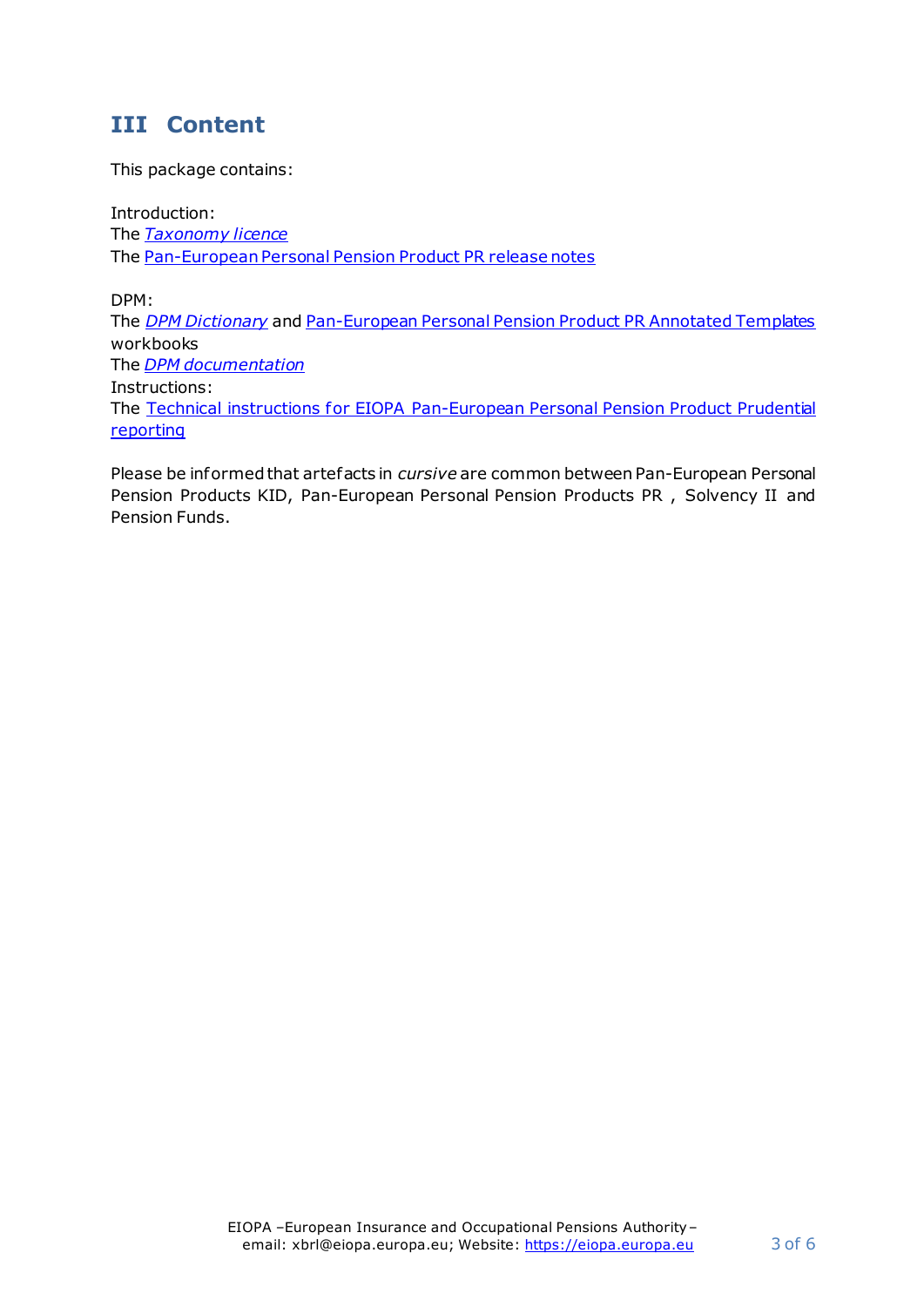# **IV Scope**

[Table 1](#page-3-0) below provides information on the number of templates for each entry point included in the package.

<span id="page-3-0"></span>**Table 1. Scope of EIOPA Pan-European Personal Pension Product Prudential Reporting 2.7.0 PWD1 package**

| <b>Entry point</b>                                                                                                               | <b>Entry point</b><br>acronym | <b>Entry point</b><br>code | <b>Number</b><br>of all<br>templates | Number of<br>dedicated unique<br>templates |
|----------------------------------------------------------------------------------------------------------------------------------|-------------------------------|----------------------------|--------------------------------------|--------------------------------------------|
| Annual Pan-European Personal<br>Pension Product Key Information<br>Document - Basic and Alternative<br><b>Investment Options</b> | app                           | .33                        |                                      |                                            |

EIOPA Pan-European Personal Pension Product KID have two entry points:

- .33 - Annual Pan-European Personal Pension Product reporting.

#### **V DPM**

For DPM explanation and application in the context of reporting please see [EIOPA DPM](https://dev.eiopa.europa.eu/Taxonomy/Full/2.7.0_PWD1/Common/EIOPA_DPM_Documentation_2.7.0_PWD1.pdf)  [Documentation](https://dev.eiopa.europa.eu/Taxonomy/Full/2.7.0_PWD1/Common/EIOPA_DPM_Documentation_2.7.0_PWD1.pdf).

DPM is defined in two workbooks:

- [EIOPA\\_DPM\\_Dictionary\\_2.7.0](https://dev.eiopa.europa.eu/Taxonomy/Full/2.7.0_PWD1/Common/EIOPA_DPM_Dictionary_2.7.0_PWD1.xlsx) PWD1\_Including Pan-European Personal Pension Products, Solvency II and Pension Funds elements;
- EIOPA Pan-European Personal Pension Product PR DPM Annotated Templates 2.7.0 [PWD1.](https://dev.eiopa.europa.eu/Taxonomy/Full/2.7.0_PWD1/PEPP/EIOPA_PEPP_PR_DPM_Annotated_Templates_2.7.0_PWD1.xlsx)

#### **VI Important notes**

- This 2.7.0 PWD1 release includes a structured representation of EIOPA Pan-European Personal Pension Product reporting requirements. It provides National Competent Authorities (NCAs) the technical format to collect individual data from reporting entities.
- Table PT.99 is a technical template introduced to address a situation where specific issue prevents undertaking to report all requested data. In order to provide a workaround a technical container to be used for such a case was defined. It should be noted that PT.99 should not be used in normal circumstances. As an overview of the functionality of the table please note that it consists of three sets of information:
	- $\circ$  reference to potential placeholder for a given fact. It is organised as a combination of four typed dimension:
		- dimension defining the table where the fact should have been displayed, e.g. 'PP.52.01.33.01',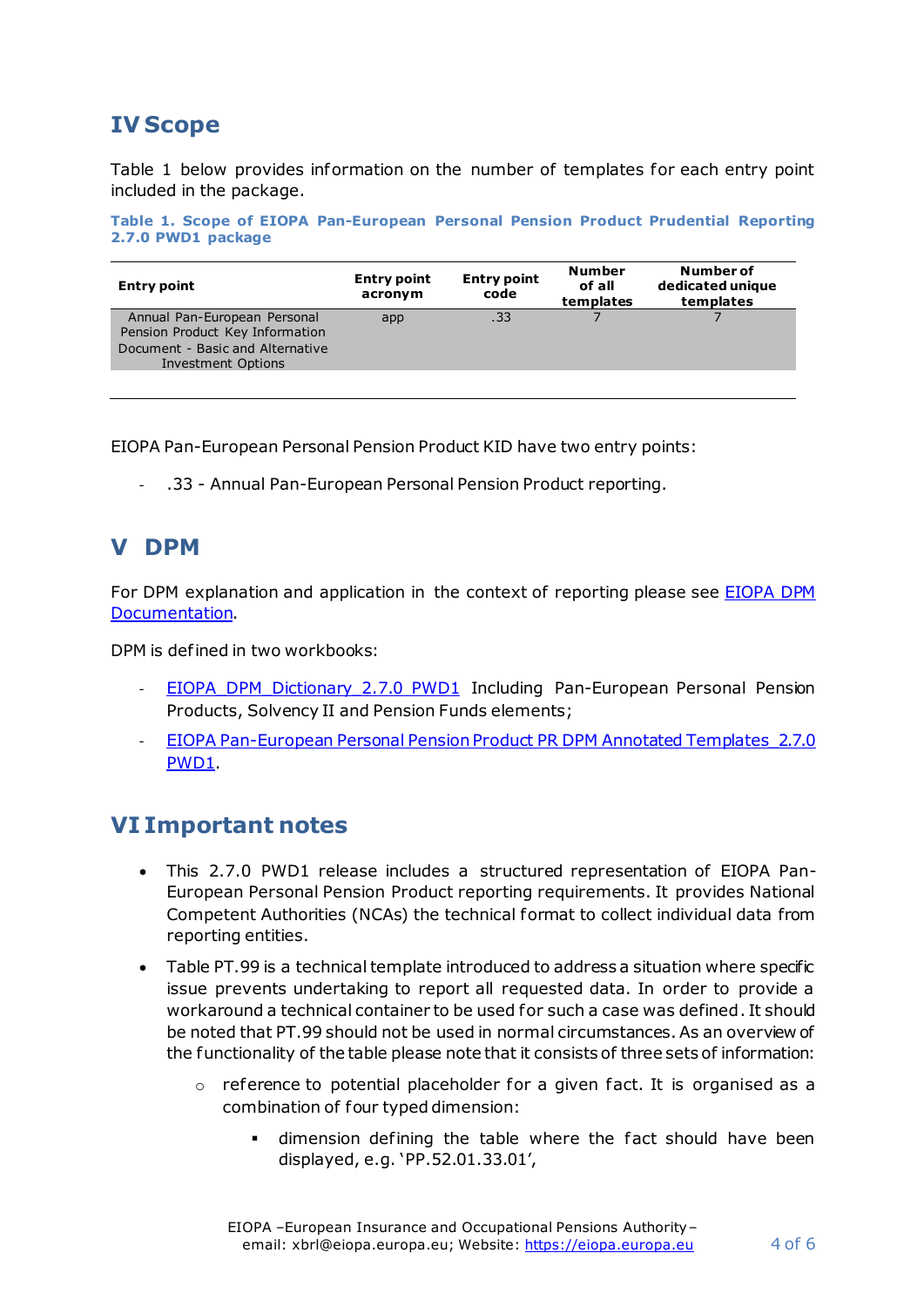- dimension defining a column (X axis), e.g. 'C0150',
- dimension defining a row (Y axis), e.g. 'R0020',
- **•** dimension giving information on the Z axis,
- $\circ$  fact itself in a column dedicated to particular datatype of potential fact to be reported,
- o comments.

The solution is flexible enough to explicitly define and provide any missing fact.

### **VII Feedback for Taxonomy**

EIOPA encourages stakeholders to report issues to the functional mailboxes:

- Questions related with the use of items of the reporting templates, the definition of items, etc. should be addressed with the QA tool.
- In case of question regarding DPM and XBRL technical matters please contact [xbrl@eiopa.europa.eu](mailto:xbrl@eiopa.europa.eu) identifying the Taxonomy Release of the DPM-XBRL implementation issue.
- Question regarding the business validations and technical validations should be addressed to [validations@eiopa.europa.eu](mailto:validations@eiopa.europa.eu).

Please note that feedback sent t[o xbrl@eiopa.europa.eu](mailto:xbrl@eiopa.europa.eu) and [validations@eiopa.europa.eu](mailto:validations@eiopa.europa.eu) are subject to the conditions below:

- Subject to the agreement of the reporting stakeholder, EIOPA will publish per issue found the name of the stakeholder (name of company or individual person) - from which EIOPA first received the issue in its functional mailbox. The date of receipt at EIOPA will also be made publicly available.
- EIOPA reserves all the rights to decide which issues are to be listed in the "public list of known issues".
- Note that one email with feedback may serve to identify more than one issue, and opposite, one issue may be identified complementing feedback from more than one email. EIOPA reserves all the rights to decide how the issues are registered and to assign one issue to one or more stakeholders.
- Stakeholders having contractual relations with EIOPA, which allow them to have any advantageous access to information related with taxonomy, are not allowed to participate.
- By submitting feedback stakeholders acknowledge and consent that this may be used by EIOPA to improve Taxonomy. Particularly EIOPA recalls that all feedback is subject to the EIOPA [Taxonomy licence](https://dev.eiopa.europa.eu/Taxonomy/Full/2.4.0/common/EIOPA_DPM_and_Taxonomy_License.pdf).